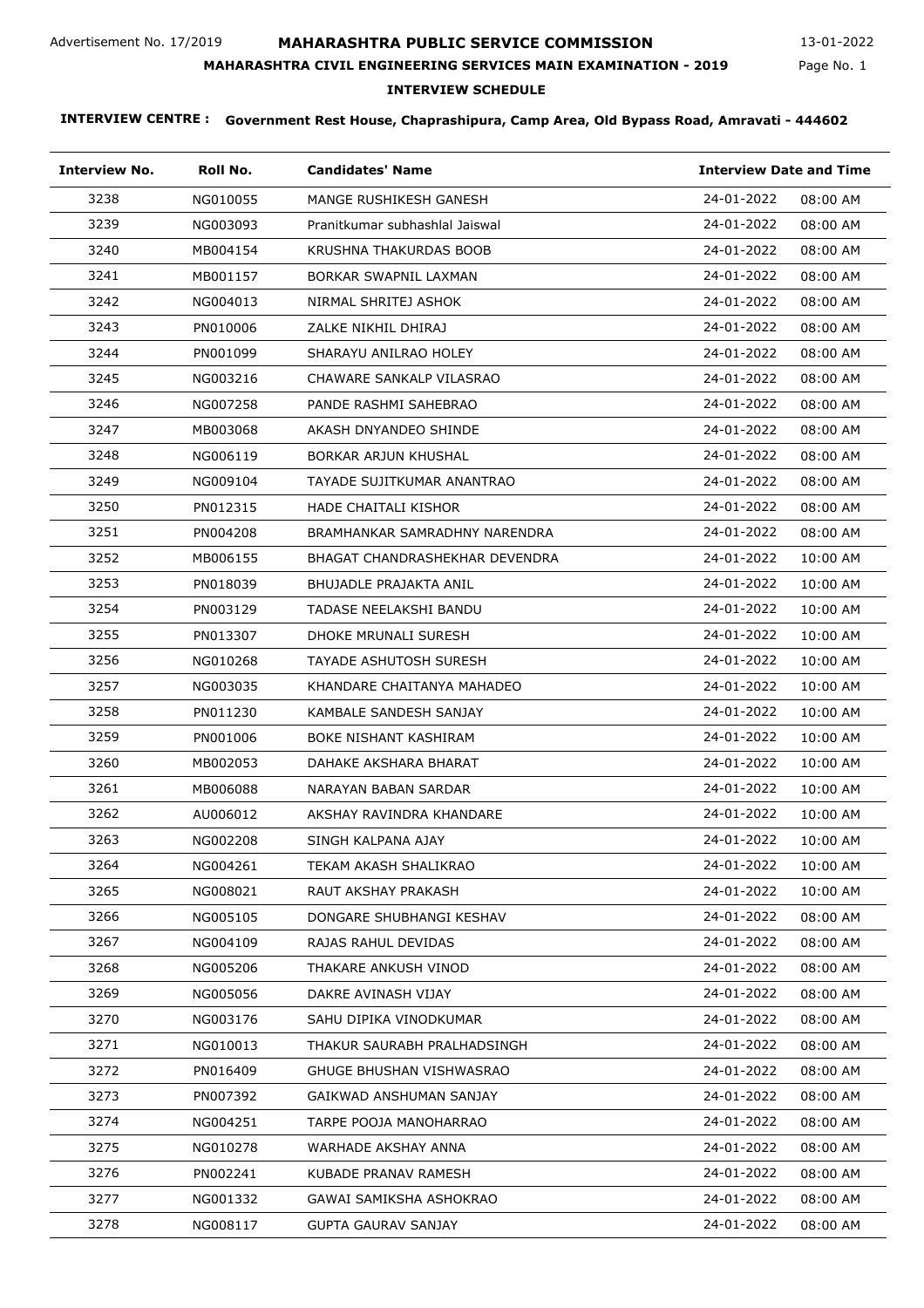# **MAHARASHTRA PUBLIC SERVICE COMMISSION**

Page No. 2 13-01-2022

# **MAHARASHTRA CIVIL ENGINEERING SERVICES MAIN EXAMINATION - 2019**

# **INTERVIEW SCHEDULE**

| <b>Interview No.</b> | Roll No. | <b>Candidates' Name</b>         | <b>Interview Date and Time</b> |
|----------------------|----------|---------------------------------|--------------------------------|
| 3279                 | PN019061 | Kathalkar shraddha sunilrao     | 24-01-2022<br>08:00 AM         |
| 3280                 | NG004061 | KACHARE AKASH ASHOKRAO          | 24-01-2022<br>10:00 AM         |
| 3281                 | NG007245 | MALODE HIMANSHU DEVRAO          | 24-01-2022<br>10:00 AM         |
| 3282                 | NG009314 | RAUT SURAJ KISANRAO             | 10:00 AM<br>24-01-2022         |
| 3283                 | NG009316 | <b>GHIVE ANURAG VINAY</b>       | 24-01-2022<br>10:00 AM         |
| 3284                 | PN009149 | BHARAMBE VAISHALI MANGALRAO     | 24-01-2022<br>10:00 AM         |
| 3285                 | NG009076 | PIMPALGAONKAR AISHWARY PRASAD   | 24-01-2022<br>10:00 AM         |
| 3286                 | NG010063 | RAUT ATYANAND VIJAYRAO          | 24-01-2022<br>10:00 AM         |
| 3287                 | NG008293 | SAMIKSHA ASHOKRAO BAND          | 24-01-2022<br>10:00 AM         |
| 3288                 | PN003135 | KHANDARE BHUSHAN SURESH         | 24-01-2022<br>10:00 AM         |
| 3289                 | NG010080 | MALDHURE AISHWARYA VILAS        | 24-01-2022<br>10:00 AM         |
| 3290                 | NG001120 | KALE SHUBHAM VISHWAS            | 24-01-2022<br>10:00 AM         |
| 3291                 | PN021353 | KADAM CHAITANYA PRAVIN          | 24-01-2022<br>10:00 AM         |
| 3292                 | AU005271 | SAKHARE TRUPTI VASANTRAO        | 24-01-2022<br>10:00 AM         |
| 3293                 | NG001104 | <b>BANSOD NIKHIL GUNAVANT</b>   | 10:00 AM<br>24-01-2022         |
| 3294                 | NG001116 | <b>VIVEK RAUT</b>               | 25-01-2022<br>08:00 AM         |
| 3295                 | NG006062 | <b>GAYE JAYESH SUBHASH</b>      | 25-01-2022<br>08:00 AM         |
| 3296                 | NG005219 | KADU ASHVINI BHAGWAT            | 25-01-2022<br>08:00 AM         |
| 3297                 | PN010068 | MANE SNEHAL GAJANAN             | 25-01-2022<br>08:00 AM         |
| 3298                 | NG001013 | SATTIWALE KARTIK MADAN          | 25-01-2022<br>08:00 AM         |
| 3299                 | PN006199 | CHAVHAN SHAHARUKH VINOSH        | 25-01-2022<br>08:00 AM         |
| 3300                 | NG006164 | Fating Nikhil Dharmaraj         | 08:00 AM<br>25-01-2022         |
| 3301                 | PN015158 | THOSARE UNMESH RAMESH           | 08:00 AM<br>25-01-2022         |
| 3302                 | PN001391 | DIKE VAIBHAV PRAMOD             | 25-01-2022<br>08:00 AM         |
| 3303                 | NG005060 | NESKAR MRUNALI RAMKRUSHNA       | 25-01-2022<br>08:00 AM         |
| 3304                 | PN015175 | AGHAM SRUJAN NARESH             | 25-01-2022<br>08:00 AM         |
| 3305                 | AU002288 | KHANDARE SWAPNIL PRAKASH        | 25-01-2022<br>08:00 AM         |
| 3306                 | NG002018 | <b>GULHANE ABHISHEK SANJAY</b>  | 25-01-2022<br>08:00 AM         |
| 3307                 | NG007012 | SABLE RASHMI VINOD              | 25-01-2022<br>08:00 AM         |
| 3308                 | PN006475 | RATHOD ABHIJEET DURGASING       | 25-01-2022<br>10:00 AM         |
| 3309                 | NG004190 | YASH AGRAWAL                    | 25-01-2022<br>10:00 AM         |
| 3310                 | NG009200 | UDAKWAR SAYALI SUHAS            | 25-01-2022<br>10:00 AM         |
| 3311                 | NG003197 | SHEREKAR VIKRANT VIJAYRAO       | 25-01-2022<br>10:00 AM         |
| 3312                 | MB006181 | INGLE AMIT VILAS                | 25-01-2022<br>10:00 AM         |
| 3313                 | NG008125 | DESHMUKH ANANT YADAVRAO         | 25-01-2022<br>10:00 AM         |
| 3314                 | NG009078 | SAYARE BHAVANA DEORAOJI         | 25-01-2022<br>10:00 AM         |
| 3315                 | NG002013 | <b>BOBADE GAURAV PRAKASHRAO</b> | 25-01-2022<br>10:00 AM         |
| 3316                 | PN013499 | TUNDALWAR RASIKA SANTOSH        | 25-01-2022<br>10:00 AM         |
| 3317                 | MB004104 | <b>VAIBHAV RAMDAS GOTE</b>      | 25-01-2022<br>10:00 AM         |
| 3318                 | NG004207 | NAKHATE SURAJ DILIP             | 25-01-2022<br>10:00 AM         |
| 3319                 | PN013338 | KALMUNDALE KANHAIYA SURYAKANT   | 25-01-2022<br>10:00 AM         |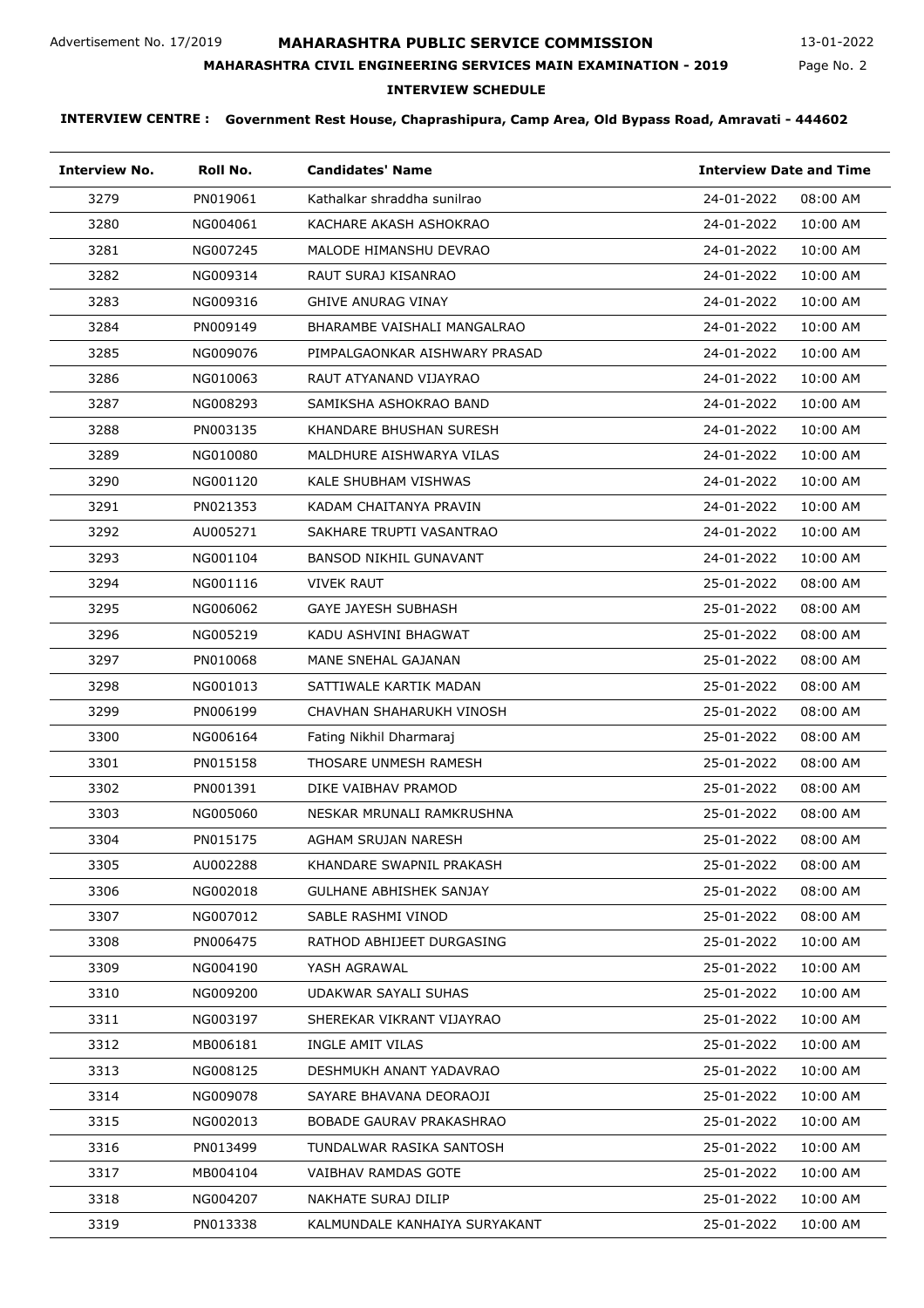# **MAHARASHTRA PUBLIC SERVICE COMMISSION**

Page No. 3 13-01-2022

## **MAHARASHTRA CIVIL ENGINEERING SERVICES MAIN EXAMINATION - 2019**

# **INTERVIEW SCHEDULE**

| <b>Interview No.</b> | Roll No. | <b>Candidates' Name</b>      | <b>Interview Date and Time</b> |
|----------------------|----------|------------------------------|--------------------------------|
| 3320                 | NG006204 | RATHOD RAVINDRA GOVINDA      | 25-01-2022<br>10:00 AM         |
| 3321                 | NG007350 | JAMATKAR NIKHIL MADHAV       | 25-01-2022<br>10:00 AM         |
| 3322                 | NG001233 | <b>HANDE ABHIJIT RAJU</b>    | 25-01-2022<br>08:00 AM         |
| 3323                 | NG001354 | MESHRAM SUMEDH RAMRAO        | 25-01-2022<br>08:00 AM         |
| 3324                 | NG007365 | HARNE PAURAVI VIJAY          | 25-01-2022<br>08:00 AM         |
| 3325                 | PN017038 | KAKAPURE SAYALI GOPAL        | 25-01-2022<br>08:00 AM         |
| 3326                 | PN003314 | UPALKAR SHUBHANGI RAVI       | 25-01-2022<br>08:00 AM         |
| 3327                 | NG004152 | WANKHADE PRADNYA DIWAKAR     | 25-01-2022<br>08:00 AM         |
| 3328                 | PN012388 | DESHMUKH PAYAL PRAMOD        | 25-01-2022<br>08:00 AM         |
| 3329                 | NG005090 | <b>GADGE GOPAL DEVIDAS</b>   | 25-01-2022<br>08:00 AM         |
| 3330                 | AU001026 | IKADE MAYUR NARAYANRAO       | 25-01-2022<br>08:00 AM         |
| 3331                 | NG004087 | SANGOLE ANURAG ASHOKRAO      | 25-01-2022<br>08:00 AM         |
| 3332                 | PN007408 | DHANWE GAURAV SURESH         | 25-01-2022<br>08:00 AM         |
| 3333                 | NG005163 | <b>GADGE SHUBHAM DATTAJI</b> | 25-01-2022<br>08:00 AM         |
| 3334                 | NG008069 | DARSHANA SHYAMRAO GAWANDE    | 25-01-2022<br>08:00 AM         |
| 3335                 | PN002009 | INGOLE ROHIT SANJAY          | 25-01-2022<br>08:00 AM         |
| 3336                 | NG007074 | KAWADE NAMRATA SUNIL         | 25-01-2022<br>10:00 AM         |
| 3337                 | NG007098 | TIKHE APEKSHA KESHAV         | 25-01-2022<br>10:00 AM         |
| 3338                 | NG008205 | DUDHE SHUBHAM SURESH         | 25-01-2022<br>10:00 AM         |
| 3339                 | NG004243 | WAZULKAR RAMESHWAR BHAGWAN   | 25-01-2022<br>10:00 AM         |
| 3340                 | NG007182 | NARKHEDE SHUBHAM SUNIL       | 25-01-2022<br>10:00 AM         |
| 3341                 | NG009016 | ATHAWALE KOMAL SUNIL         | 25-01-2022<br>10:00 AM         |
| 3342                 | NG008291 | KADAM HARSHADA DATTATRAYA    | 25-01-2022<br>10:00 AM         |
| 3343                 | NG004208 | CHOUDHAREE JAGRUTI DHANRAJ   | 25-01-2022<br>10:00 AM         |
| 3344                 | PN008158 | RATHOD GAURAV MAHADEO        | 25-01-2022<br>10:00 AM         |
| 3345                 | NG003049 | RANDAYE SHRUTIKA SHANKARRAO  | 25-01-2022<br>10:00 AM         |
| 3346                 | PN016297 | KALE GAYATRI GAJANAN         | 25-01-2022<br>10:00 AM         |
| 3347                 | NG004020 | JADHAO KANCHAN VISHNU        | 25-01-2022<br>10:00 AM         |
| 3348                 | NG001288 | CHAVHAN POOJA MOTIRAM        | 25-01-2022<br>10:00 AM         |
| 3349                 | NG010164 | AHIR AKASH BABLU             | 25-01-2022<br>10:00 AM         |
| 3350                 | NG002117 | AVINASH VINODRAO DESHMUKH    | 25-01-2022<br>08:00 AM         |
| 3351                 | PN021324 | DHALE PRAFULL PUNJARAM       | 25-01-2022<br>08:00 AM         |
| 3352                 | NG007326 | SANSARE MAADHURI DADARAO     | 25-01-2022<br>08:00 AM         |
| 3353                 | NG008247 | MAHURE MONALI RAJU           | 25-01-2022<br>08:00 AM         |
| 3354                 | MB003023 | KOLHATKAR ANKITA GAJANAN     | 25-01-2022<br>08:00 AM         |
| 3355                 | NG007094 | MESHKAR SWAPNIL GANESH       | 25-01-2022<br>08:00 AM         |
| 3356                 | PN008051 | ASKAR SURABHI DIGAMBER       | 25-01-2022<br>08:00 AM         |
| 3357                 | NG002279 | PATIL SWAPNIL DIGAMBAR       | 25-01-2022<br>08:00 AM         |
| 3358                 | PN010088 | CHANDRASHEKHAR KHANDERAO     | 25-01-2022<br>08:00 AM         |
| 3359                 | PN012150 | UMEKAR ASHUTOSH VIJAYRAO     | 25-01-2022<br>08:00 AM         |
| 3360                 | NG001070 | DESHMUKH SWARAJ SATISH       | 25-01-2022<br>08:00 AM         |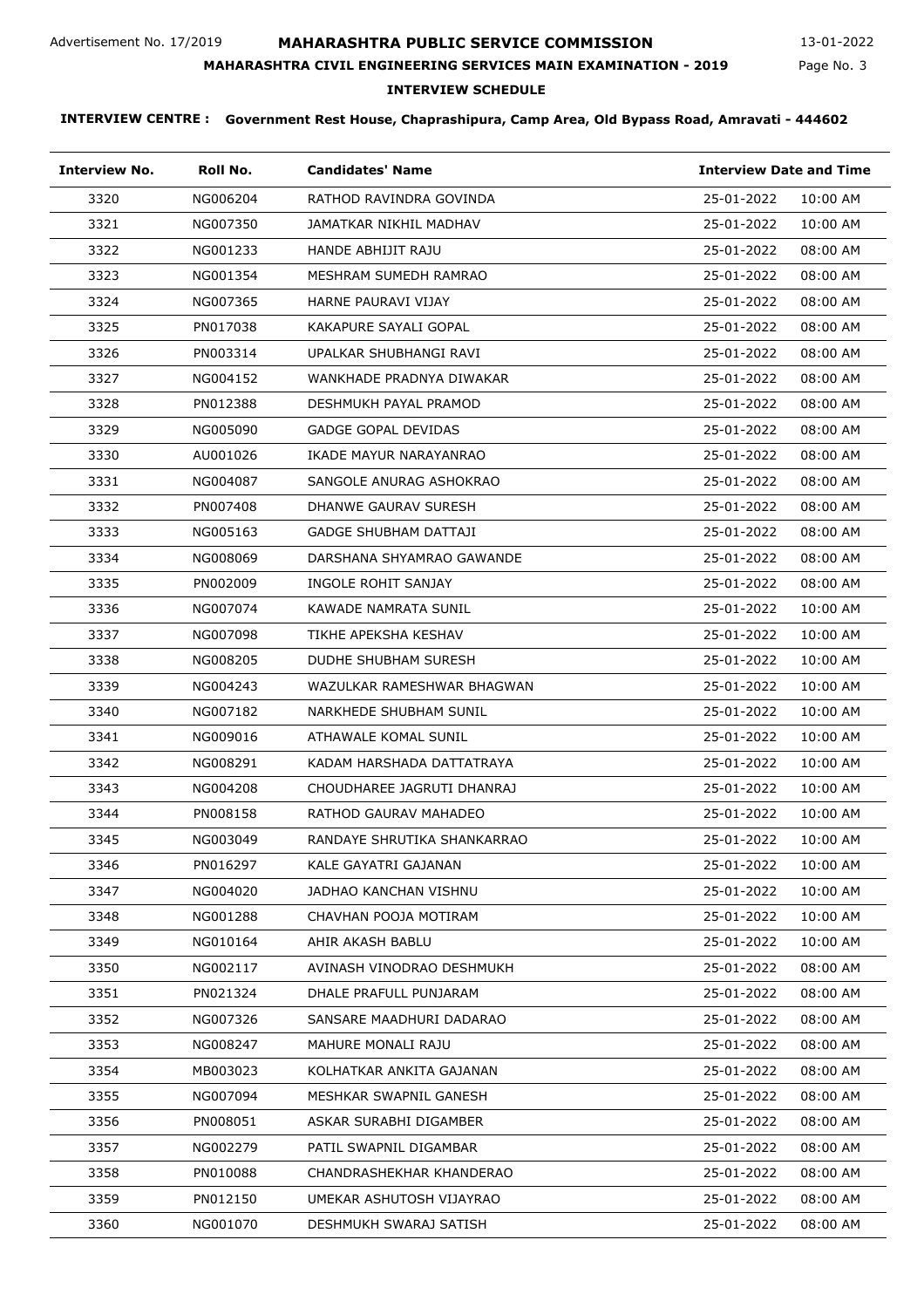# **MAHARASHTRA PUBLIC SERVICE COMMISSION**

Page No. 4 13-01-2022

# **MAHARASHTRA CIVIL ENGINEERING SERVICES MAIN EXAMINATION - 2019**

# **INTERVIEW SCHEDULE**

| <b>Interview No.</b> | Roll No. | <b>Candidates' Name</b>         | <b>Interview Date and Time</b> |
|----------------------|----------|---------------------------------|--------------------------------|
| 3361                 | NG004160 | RATHOD POONAM UTTAM             | 25-01-2022<br>08:00 AM         |
| 3362                 | NG001281 | RATHOD KIMAYA PREMSINGH         | 25-01-2022<br>08:00 AM         |
| 3363                 | NG006180 | KOTHALE AJAY DINKARRAO          | 25-01-2022<br>08:00 AM         |
| 3364                 | NG007303 | INGLE PRITAM RAMESHRAO          | 25-01-2022<br>10:00 AM         |
| 3365                 | NG003072 | <b>BOBADE ANKITA PRAVIN</b>     | 25-01-2022<br>10:00 AM         |
| 3366                 | PN003353 | PADGHAN HARSHAL SUDHAKAR        | 25-01-2022<br>10:00 AM         |
| 3367                 | NG008317 | <b>BAGDE DHANSHRI SUDARSHAN</b> | 25-01-2022<br>10:00 AM         |
| 3368                 | NG007101 | RAJURKAR DIVYA ASHOK            | 25-01-2022<br>10:00 AM         |
| 3369                 | NG001327 | KARWA PRATIK ANIL               | 25-01-2022<br>10:00 AM         |
| 3370                 | PN012224 | ADE SOMESH JAYWANT              | 25-01-2022<br>10:00 AM         |
| 3371                 | NG003200 | Gaikwad Rupesh Ramesh           | 25-01-2022<br>10:00 AM         |
| 3372                 | NG008184 | HIRURKAR RAVI DIPAK             | 25-01-2022<br>10:00 AM         |
| 3373                 | NG002174 | <b>BANARASE PRATIK RAJESH</b>   | 25-01-2022<br>10:00 AM         |
| 3374                 | NG007180 | RAHUL RAJARAM JADHAO            | 25-01-2022<br>10:00 AM         |
| 3375                 | NG006226 | AKSHAY DILIPRAO KOTHE           | 25-01-2022<br>10:00 AM         |
| 3376                 | MB004055 | MAHAJAN TUSHAR RAMKISAN         | 25-01-2022<br>10:00 AM         |
| 3377                 | MB006093 | JAYSHREE VIJAY JAMBHULKAR       | 25-01-2022<br>10:00 AM         |
| 3378                 | NG008292 | THAKARE VISHAL MOHANRAO         | 27-01-2022<br>08:00 AM         |
| 3379                 | PN009137 | JADHAO ANUP PRADIP              | 27-01-2022<br>08:00 AM         |
| 3380                 | NG006254 | ASALKAR GARGI ANIL              | 27-01-2022<br>08:00 AM         |
| 3381                 | NG003282 | <b>BARDE RUCHIKA ASHOK</b>      | 27-01-2022<br>08:00 AM         |
| 3382                 | PN003335 | NAIGAONKAR AYUSH PRALHAD        | 27-01-2022<br>08:00 AM         |
| 3383                 | NG008228 | <b>GAWANDE SAURABH VIKAS</b>    | 27-01-2022<br>08:00 AM         |
| 3384                 | NG002119 | GAWAI SHUBHAM RAJKUMAR          | 27-01-2022<br>08:00 AM         |
| 3385                 | NG001232 | RAUT ADITYA KISHOR              | 27-01-2022<br>08:00 AM         |
| 3386                 | PN011091 | WAGH DEEPAK GAJANAN             | 27-01-2022<br>08:00 AM         |
| 3387                 | PN010080 | RUSHIKESH ASHOK INGOLE          | 27-01-2022<br>08:00 AM         |
| 3388                 | NG005175 | DHAMANKAR ABHISHEK MAHENDRA     | 27-01-2022<br>08:00 AM         |
| 3389                 | NG007193 | BAJAJ SHREECHAND LAKHPATI       | 27-01-2022<br>08:00 AM         |
| 3390                 | NG004146 | ADSOD AKANKSHA ANIL             | 27-01-2022<br>08:00 AM         |
| 3391                 | NG002287 | <b>BALE ROSHAN GUNWANT</b>      | 27-01-2022<br>08:00 AM         |
| 3392                 | NG008269 | AWANDKAR GAURAV KESHAVRAO       | 27-01-2022<br>10:00 AM         |
| 3393                 | PN004326 | PANDE PRIYANKA SUDHAKAR         | 27-01-2022<br>10:00 AM         |
| 3394                 | AU002050 | DHIRAJ CHANDAWAR                | 27-01-2022<br>10:00 AM         |
| 3395                 | NG008260 | SOMWANSHI MINAL ASHOKRAO        | 27-01-2022<br>10:00 AM         |
| 3396                 | NG006092 | MATRE ATUL LAXMAN               | 27-01-2022<br>10:00 AM         |
| 3397                 | NG010282 | MEN SUMIT WASUDEORAO            | 27-01-2022<br>10:00 AM         |
| 3398                 | NG002251 | PARASKAR RAVI MAHADEO           | 27-01-2022<br>10:00 AM         |
| 3399                 | NG005017 | KALE SNEHAL GAJANAN             | 27-01-2022<br>10:00 AM         |
| 3400                 | PN020224 | DHOK NEHA SATEJRAO              | 27-01-2022<br>10:00 AM         |
| 3401                 | PN014344 | GADGE ANKUSH MANOHARRAO         | 27-01-2022<br>10:00 AM         |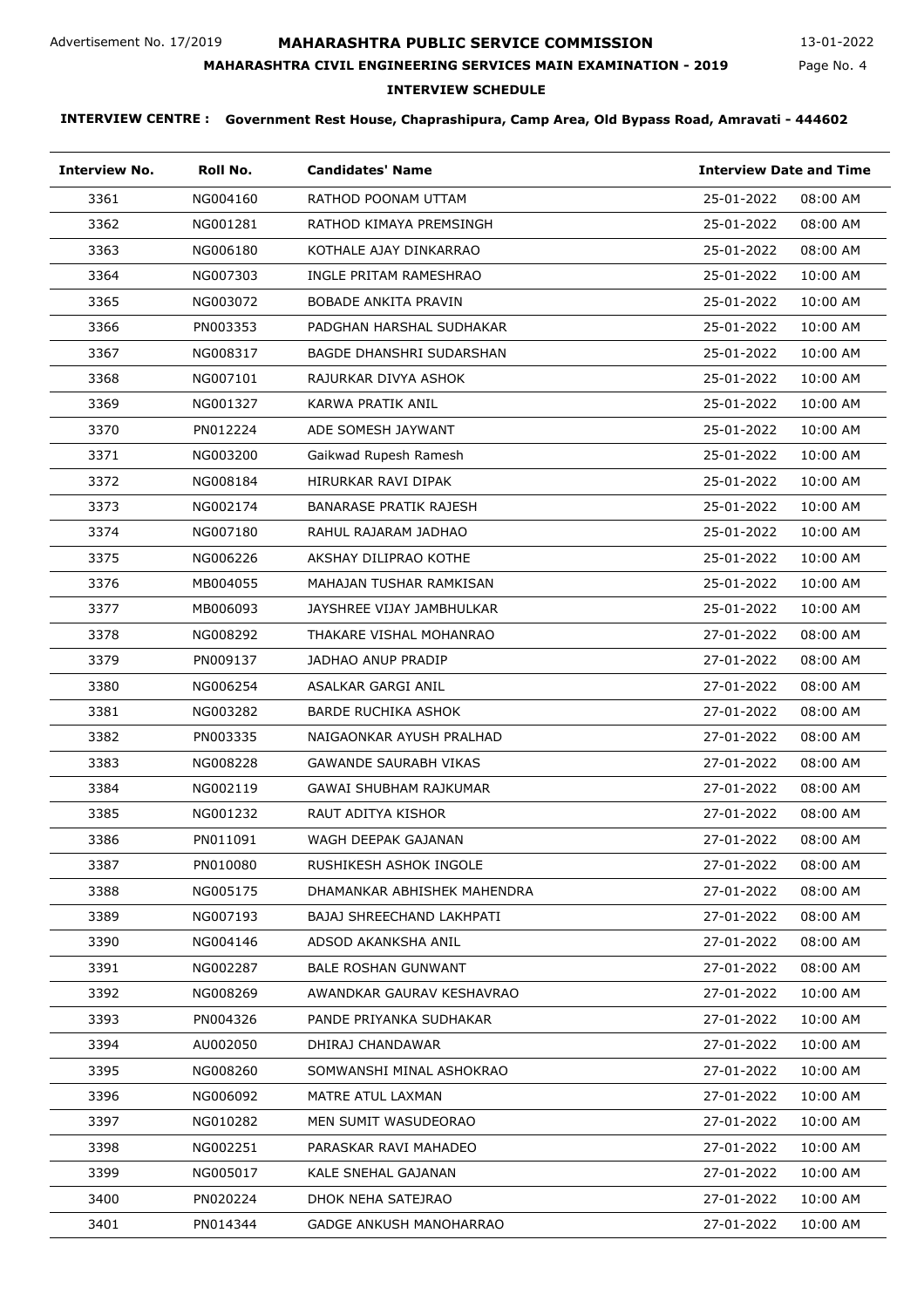# **MAHARASHTRA PUBLIC SERVICE COMMISSION**

Page No. 5 13-01-2022

# **MAHARASHTRA CIVIL ENGINEERING SERVICES MAIN EXAMINATION - 2019**

## **INTERVIEW SCHEDULE**

| <b>Interview No.</b> | Roll No. | <b>Candidates' Name</b>               | <b>Interview Date and Time</b> |          |
|----------------------|----------|---------------------------------------|--------------------------------|----------|
| 3402                 | NG007309 | BANAIT SAMRIDDHI PRAKASH              | 27-01-2022                     | 10:00 AM |
| 3403                 | NG002147 | CHAUDHARY RAHUL VINODRAO              | 27-01-2022                     | 10:00 AM |
| 3404                 | PN020207 | JAWARKAR PRITI DILIP                  | 27-01-2022                     | 10:00 AM |
| 3405                 | PN011049 | <b>VEER PRASHIS RAMESH</b>            | 27-01-2022                     | 10:00 AM |
| 3406                 | NG006144 | GAWANDE POONAM PRADIP                 | 27-01-2022                     | 08:00 AM |
| 3407                 | PN019005 | <b>HOLEY RUGVED RAJKUMAR</b>          | 27-01-2022                     | 08:00 AM |
| 3408                 | NG003074 | SNEHAL ASHOKRAO SONTAKKE              | 27-01-2022                     | 08:00 AM |
| 3409                 | AU002171 | DHEPE NITIN CHAKRADHAREE              | 27-01-2022                     | 08:00 AM |
| 3410                 | PN003258 | DAMKONDWAR KHUSHBOO DINKAR            | 27-01-2022                     | 08:00 AM |
| 3411                 | MB004015 | SHRUTI RAVINDRA GEDAM                 | 27-01-2022                     | 08:00 AM |
| 3412                 | NG010232 | PACHPOR SADASHIV NARAYAN              | 27-01-2022                     | 08:00 AM |
| 3413                 | NG002282 | MANKAR SHRADDHA MADAN                 | 27-01-2022                     | 08:00 AM |
| 3414                 | NG006182 | ALONE BHAVANA RAMCHANDRA              | 27-01-2022                     | 08:00 AM |
| 3415                 | NG009103 | POTE SWAPNIL MAHADEVRAO               | 27-01-2022                     | 08:00 AM |
| 3416                 | PN013330 | PATIL PRIYANKA NANDKISHOR             | 27-01-2022                     | 08:00 AM |
| 3417                 | NG007003 | PARMAR SHUBHAM ASHOKBHAI              | 27-01-2022                     | 08:00 AM |
| 3418                 | PN019195 | GHODEKAR RAHUL SHIVSHANKAR            | 27-01-2022                     | 08:00 AM |
| 3419                 | NG003258 | PANDE ADITYA RAJENDRA                 | 27-01-2022                     | 08:00 AM |
| 3420                 | PN018305 | WASU DHANANJAY SANJAY                 | 27-01-2022                     | 10:00 AM |
| 3421                 | AU001226 | RAUT SADHANA BHAGWAT                  | 27-01-2022                     | 10:00 AM |
| 3422                 | NG004137 | MESHRAM TUSHAR AVINASH                | 27-01-2022                     | 10:00 AM |
| 3423                 | NG001117 | PRADHAN MAYUR LAXMANRAO               | 27-01-2022                     | 10:00 AM |
| 3424                 | PN003285 | PANDE HARIDAS UTTAM                   | 27-01-2022                     | 10:00 AM |
| 3425                 | PN007345 | ANASANE SAURABHA ARUN                 | 27-01-2022                     | 10:00 AM |
| 3426                 | AU004450 | CHAVAN BHAVANA VILAS                  | 27-01-2022                     | 10:00 AM |
| 3427                 | PN017080 | KHANDARE MANOJ GULABRAO               | 27-01-2022                     | 10:00 AM |
| 3428                 | PN018100 | WANKHADE VIVEK ASHOK                  | 27-01-2022                     | 10:00 AM |
| 3429                 | PN004002 | CHAVHAN AKASH NAMDEV                  | 27-01-2022                     | 10:00 AM |
| 3430                 | PN013447 | Mapari Ajay Ashokrao                  | 27-01-2022                     | 10:00 AM |
| 3431                 | PN018038 | WARHADE SHRIKANT NARAYAN              | 27-01-2022                     | 10:00 AM |
| 3432                 | PN010277 | JETHE GANESH DATTATRAYA               | 27-01-2022                     | 10:00 AM |
| 3433                 | PN012006 | UMALE PALLAVI TEJRAO                  | 27-01-2022                     | 10:00 AM |
| 3434                 | PN019248 | MANJARE SHIVANI GANESH                | 27-01-2022                     | 08:00 AM |
| 3435                 | AU002377 | THORAT RAHUL HANMANT                  | 27-01-2022                     | 08:00 AM |
| 3436                 | PN004364 | RATHOD PRAFULLA DILIP                 | 27-01-2022                     | 08:00 AM |
| 3437                 | PN013088 | DHARMALE RENUKA YADAVRAO              | 27-01-2022                     | 08:00 AM |
| 3438                 | MB003153 | ZADE TEJAS SUBHASH                    | 27-01-2022                     | 08:00 AM |
| 3439                 | PN014097 | UKANDE SAURABH BABURAO                | 27-01-2022                     | 08:00 AM |
| 3440                 | NG010272 | VINCHURKAR CHETANKUMAR CHANDRASHEKHAR | 27-01-2022                     | 08:00 AM |
| 3441                 | PN006349 | KHANDEBHARAD MAYUR PRALHAD            | 27-01-2022                     | 08:00 AM |
| 3442                 | PN005302 | ARBAT ANIKET WASUDEV                  | 27-01-2022                     | 08:00 AM |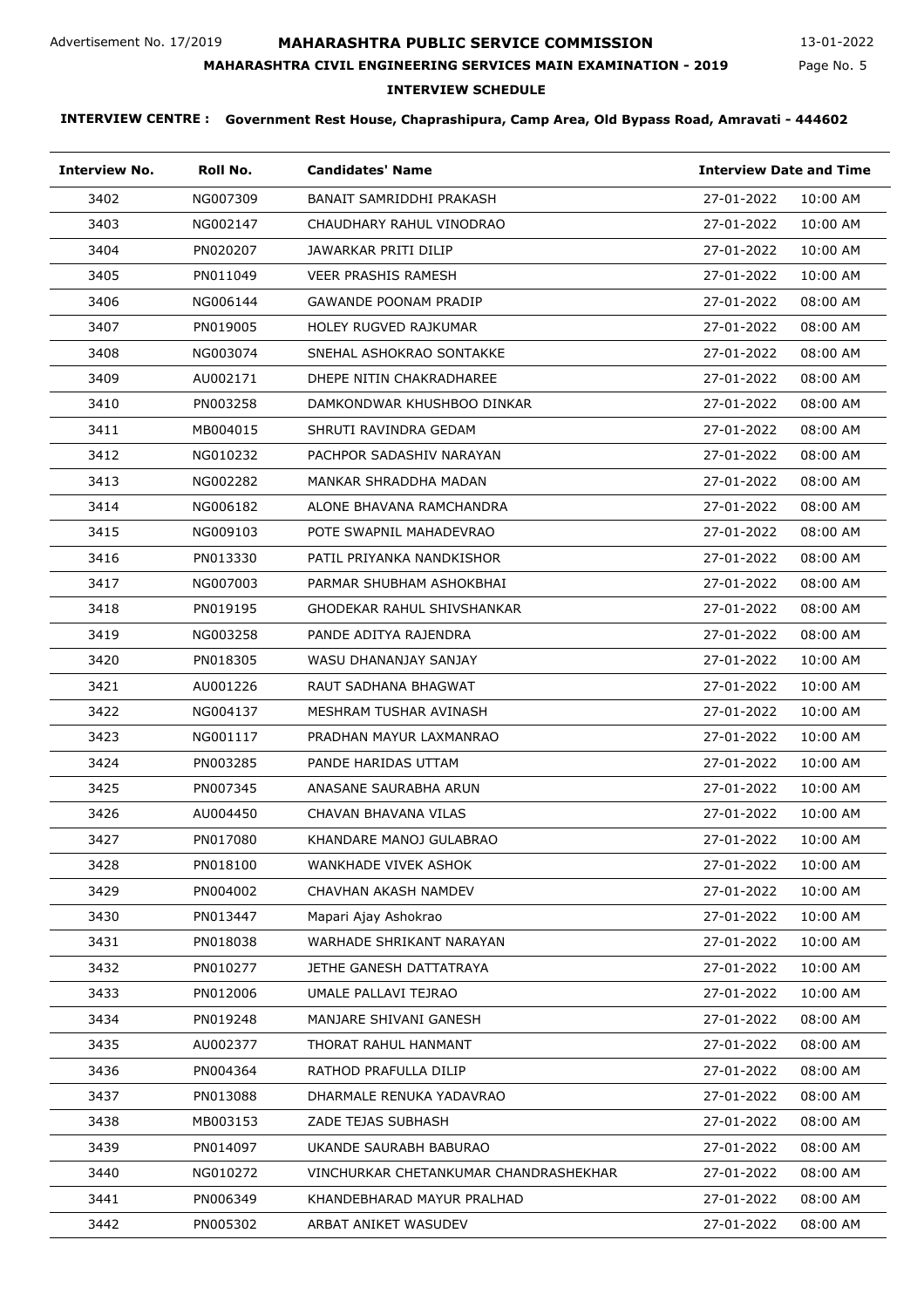# **MAHARASHTRA PUBLIC SERVICE COMMISSION**

Page No. 6 13-01-2022

## **MAHARASHTRA CIVIL ENGINEERING SERVICES MAIN EXAMINATION - 2019**

## **INTERVIEW SCHEDULE**

| <b>Interview No.</b> | Roll No. | <b>Candidates' Name</b>         | <b>Interview Date and Time</b> |
|----------------------|----------|---------------------------------|--------------------------------|
| 3443                 | NG001113 | <b>GAWANDE AKSHAY SURESHRAO</b> | 27-01-2022<br>08:00 AM         |
| 3444                 | PN018333 | PALLAVI SURESH POTE             | 27-01-2022<br>08:00 AM         |
| 3445                 | NG002123 | ASAWARI RAJESH NISHANE          | 27-01-2022<br>08:00 AM         |
| 3446                 | NG007079 | DHEMBRE NIKITA MANOHAR          | 27-01-2022<br>08:00 AM         |
| 3447                 | PN007412 | JANJAL SHAMLI VINAYKUMAR        | 27-01-2022<br>08:00 AM         |
| 3448                 | PN018178 | RAWATE ANKITA SHANTARAM         | 27-01-2022<br>10:00 AM         |
| 3449                 | AU006235 | CHAUDHARI AMOL SUBHASH          | 27-01-2022<br>10:00 AM         |
| 3450                 | PN014159 | CHAVHAN AKSHAY AKASH            | 27-01-2022<br>10:00 AM         |
| 3451                 | NG004163 | ANKUSH RAMESHWAR BHANGE         | 27-01-2022<br>10:00 AM         |
| 3452                 | PN019355 | INDANE GAURAV VILAS             | 27-01-2022<br>10:00 AM         |
| 3453                 | PN007500 | SAWANT SHIVAJI BHAGWAN          | 27-01-2022<br>10:00 AM         |
| 3454                 | NG002165 | MAHALLE SHUBHAM BHASKARRAO      | 27-01-2022<br>10:00 AM         |
| 3455                 | AU002341 | DANDGE RAHUL AMBADAS            | 27-01-2022<br>10:00 AM         |
| 3456                 | PN016127 | RAMTEKE PRABUDDHA KHUSHALRAO    | 27-01-2022<br>10:00 AM         |
| 3457                 | PN016124 | PARE PAVAN SURESH               | 27-01-2022<br>10:00 AM         |
| 3458                 | PN004246 | THAKARE PRANAV SANJAY           | 27-01-2022<br>10:00 AM         |
| 3459                 | AU001079 | KATTULWAD RAJESH RAMESH         | 27-01-2022<br>10:00 AM         |
| 3460                 | PN013402 | CHATSE VIKAS CHANDRAKANT        | 27-01-2022<br>10:00 AM         |
| 3461                 | NG010036 | SATISH FULSINGH CHAVHAN         | 27-01-2022<br>10:00 AM         |
| 3462                 | NG008271 | KATPELWAR SHWETA BUDDHIRAJ      | 28-01-2022<br>08:00 AM         |
| 3463                 | PN011314 | SIRASKAR SUSHIL RAMESHWAR       | 28-01-2022<br>08:00 AM         |
| 3464                 | NG002205 | SANSKAR RAMKRISHNA TODASE       | 28-01-2022<br>08:00 AM         |
| 3465                 | PN005213 | GAWANDE MANISHA VASUDEO         | 28-01-2022<br>08:00 AM         |
| 3466                 | PN013398 | DHADVE NIKHIL ASHOK             | 28-01-2022<br>08:00 AM         |
| 3467                 | PN016251 | KADHANE MAMTA DEVANAND          | 28-01-2022<br>08:00 AM         |
| 3468                 | NG010033 | DAMAHE IMLESH CHINILAL          | 28-01-2022<br>08:00 AM         |
| 3469                 | NG005210 | KALAWADE ANKUSH GAJANAN         | 28-01-2022<br>08:00 AM         |
| 3470                 | PN007504 | VAIRALKAR AKSHAY VITTHAL        | 28-01-2022<br>08:00 AM         |
| 3471                 | PN007148 | HUMANE SWAPNIL PUSHPARAJ        | 28-01-2022<br>08:00 AM         |
| 3472                 | PN010008 | DHORE ROHAN RAGHUNATH           | 28-01-2022<br>08:00 AM         |
| 3473                 | AU004403 | BHAGWAT MAYUR PRABHAKARRAO      | 28-01-2022<br>08:00 AM         |
| 3474                 | NG003224 | TAMBADE KALYANI DINESH          | 28-01-2022<br>08:00 AM         |
| 3475                 | NG002261 | <b>Bhoyar Govind Ramdas</b>     | 28-01-2022<br>08:00 AM         |
| 3476                 | NG008138 | THELE BHAGYASHRI RAMESHRAO      | 28-01-2022<br>10:00 AM         |
| 3477                 | NG002077 | ASWAR SNEHAL DEVIDAS            | 28-01-2022<br>10:00 AM         |
| 3478                 | PN007255 | sabale sanket vasant            | 28-01-2022<br>10:00 AM         |
| 3479                 | NG007143 | KURHEWAR PRIYA RAMESH           | 28-01-2022<br>10:00 AM         |
| 3480                 | PN003459 | RATHOD AKASH GOVARDHAN          | 28-01-2022<br>10:00 AM         |
| 3481                 | NG003082 | SADAFALE MOHINI SUNILRAO        | 28-01-2022<br>10:00 AM         |
| 3482                 | NG006273 | SHREYAS SANJAY DAHANE           | 28-01-2022<br>10:00 AM         |
| 3483                 | NG006193 | <b>BHOGE MOHIT BHASKARRAO</b>   | 28-01-2022<br>10:00 AM         |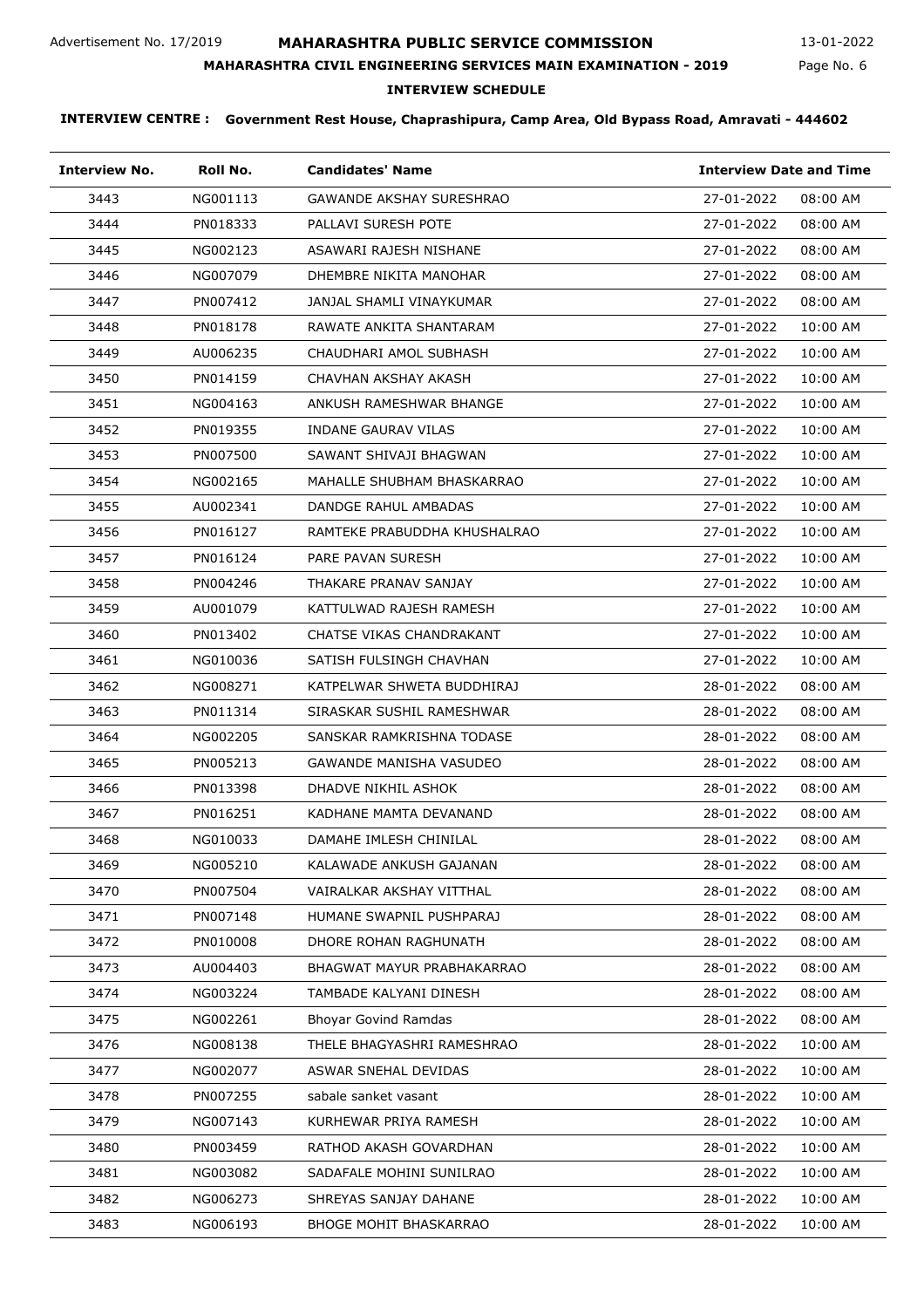# **MAHARASHTRA PUBLIC SERVICE COMMISSION**

Page No. 7 13-01-2022

# **MAHARASHTRA CIVIL ENGINEERING SERVICES MAIN EXAMINATION - 2019**

## **INTERVIEW SCHEDULE**

| <b>Interview No.</b> | Roll No. | <b>Candidates' Name</b>      | <b>Interview Date and Time</b> |
|----------------------|----------|------------------------------|--------------------------------|
| 3484                 | PN010177 | MAKODE BHUSHAN PRADIPRAO     | 28-01-2022<br>10:00 AM         |
| 3485                 | NG001081 | MESHRAM SAHIL ASHOK          | 28-01-2022<br>10:00 AM         |
| 3486                 | NG009268 | KALE VAISHNAVI LOMESH        | 28-01-2022<br>10:00 AM         |
| 3487                 | NG006259 | MOHEKAR PRAVIN NARHAREE      | 28-01-2022<br>10:00 AM         |
| 3488                 | NG007357 | AKOLKAR AKASH RAJENDRA       | 28-01-2022<br>10:00 AM         |
| 3489                 | PN005081 | KALWAGHE SHUBHAM RAVIKANT    | 28-01-2022<br>10:00 AM         |
| 3490                 | NG001217 | INGLE SIDDHANT VINOD         | 28-01-2022<br>08:00 AM         |
| 3491                 | NG010090 | JUNGHARE SURAJKUMAR AMBADAS  | 28-01-2022<br>08:00 AM         |
| 3492                 | PN015296 | KATHALE TUSHAR RAMESH        | 28-01-2022<br>08:00 AM         |
| 3493                 | NG006249 | BAND VAIBHAV VIJAYRAO        | 28-01-2022<br>08:00 AM         |
| 3494                 | PN005321 | NATKAR DHANANJAY KHANDBARAO  | 28-01-2022<br>08:00 AM         |
| 3495                 | NG007205 | DURGIYA AMAN KANHAIYALAL     | 28-01-2022<br>08:00 AM         |
| 3496                 | NG001005 | PAWAR RAHUL VILAS            | 28-01-2022<br>08:00 AM         |
| 3497                 | PN018274 | MHASKE KRUSHNA ASHOK         | 28-01-2022<br>08:00 AM         |
| 3498                 | PN004238 | VARHADE DEVASHRI NANDKISHOR  | 28-01-2022<br>08:00 AM         |
| 3499                 | NG007285 | VANDE ASHWINI NANDKISHOR     | 28-01-2022<br>08:00 AM         |
| 3500                 | NG007121 | ADE ANTARIKA SUKHDEORAO      | 28-01-2022<br>08:00 AM         |
| 3501                 | PN013158 | MAYUR MAHENDRA ARODA         | 28-01-2022<br>08:00 AM         |
| 3502                 | NG006192 | MAYA KUSHWAHA                | 28-01-2022<br>08:00 AM         |
| 3503                 | AU002081 | GUNJALKAR SHIVANI NITIN      | 28-01-2022<br>08:00 AM         |
| 3504                 | NG010267 | MAHALLE RATIKA VISHNUPANTHA  | 28-01-2022<br>10:00 AM         |
| 3505                 | PN011311 | SAWANT KISHOR BHAGWAT        | 28-01-2022<br>10:00 AM         |
| 3506                 | MB001083 | PURI PALASH RAJENDRA         | 28-01-2022<br>10:00 AM         |
| 3507                 | PN003125 | KORDE VISHALGANESHRAO        | 28-01-2022<br>10:00 AM         |
| 3508                 | PN015061 | INGLE PRATIK RAMDASRAO       | 28-01-2022<br>10:00 AM         |
| 3509                 | NG010283 | FUKE AMRUTA PRAMODRAO        | 28-01-2022<br>10:00 AM         |
| 3510                 | NG010254 | PAWAR GAURAV PRADIP          | 28-01-2022<br>10:00 AM         |
| 3511                 | PN002270 | DIPAK RAMESHWAR ARU          | 28-01-2022<br>10:00 AM         |
| 3512                 | NG002080 | NEWARE SHUBHAM SANJAY        | 28-01-2022<br>10:00 AM         |
| 3513                 | AU006248 | NAWLE MAHESH SANTOSH         | 28-01-2022<br>10:00 AM         |
| 3514                 | PN001093 | MARKE ANURAG SURESH          | 28-01-2022<br>10:00 AM         |
| 3515                 | NG009337 | MESHRAM AKASH DNYANESHWAR    | 28-01-2022<br>10:00 AM         |
| 3516                 | NG003285 | MUNDAWANE SHANKESH SURESHRAO | 28-01-2022<br>10:00 AM         |
| 3517                 | NG003280 | RALE VIKAS SANJAY            | 28-01-2022<br>10:00 AM         |
| 3518                 | PN001276 | RATHOD DINESH NAMDEV         | 28-01-2022<br>08:00 AM         |
| 3519                 | PN018218 | JUMADE SURAJ KISHOR          | 28-01-2022<br>08:00 AM         |
| 3520                 | NG008077 | YENDE ANKITA RAVINDRA        | 28-01-2022<br>08:00 AM         |
| 3521                 | AU002131 | THOSE AMOL SUBHASH           | 28-01-2022<br>08:00 AM         |
| 3522                 | AU004347 | KHAN ZAID ASHFAQUE           | 28-01-2022<br>08:00 AM         |
| 3523                 | PN005287 | KANBALE AKASH GAJANAN        | 28-01-2022<br>08:00 AM         |
| 3524                 | NG002102 | KHADATKAR VAIBHAV VIJAY      | 28-01-2022<br>08:00 AM         |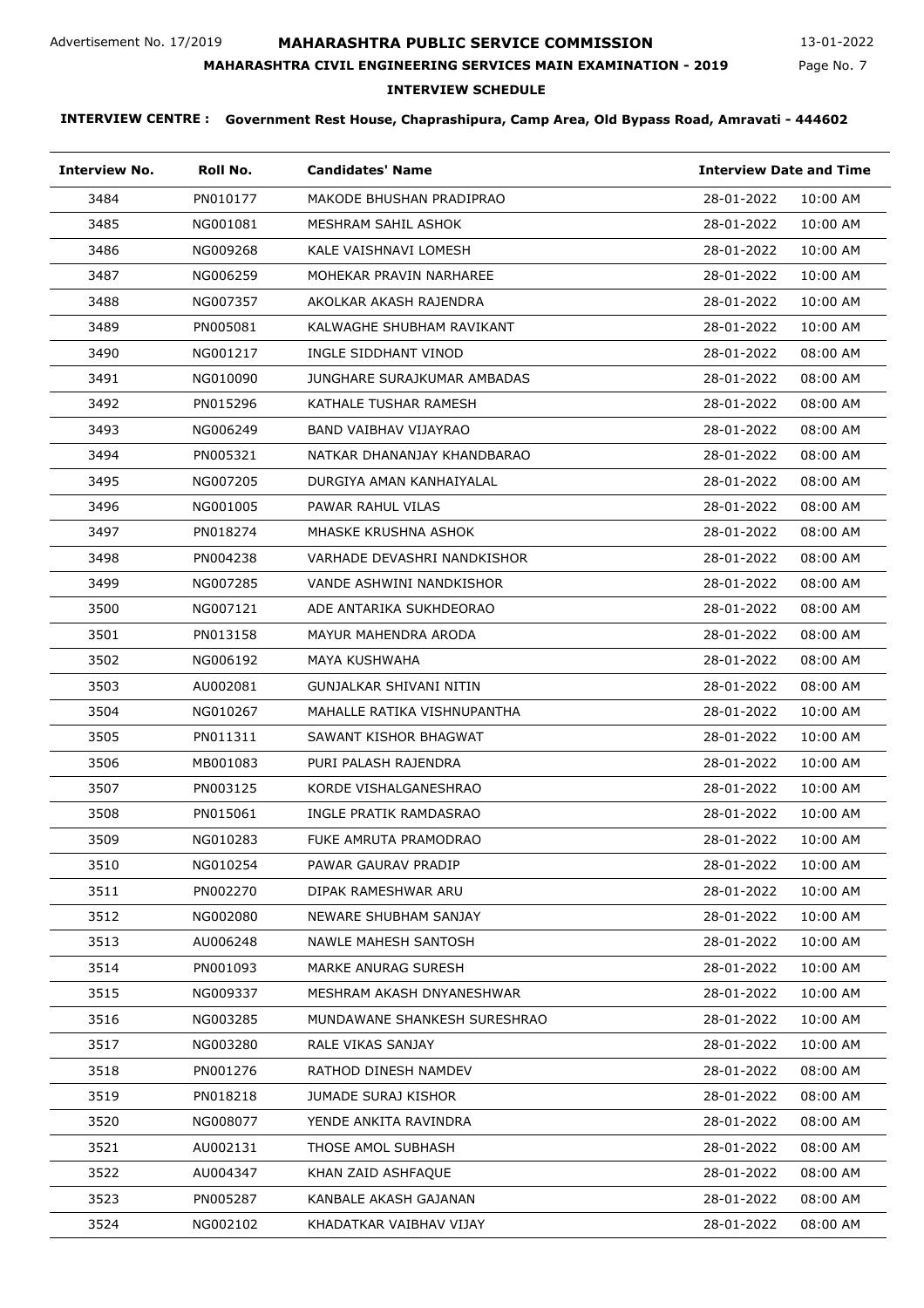# **MAHARASHTRA PUBLIC SERVICE COMMISSION**

Page No. 8 13-01-2022

# **MAHARASHTRA CIVIL ENGINEERING SERVICES MAIN EXAMINATION - 2019**

# **INTERVIEW SCHEDULE**

| <b>Interview No.</b> | Roll No. | <b>Candidates' Name</b>           | <b>Interview Date and Time</b> |
|----------------------|----------|-----------------------------------|--------------------------------|
| 3525                 | PN006380 | TALPELWAR PRANAV SANJAY           | 28-01-2022<br>08:00 AM         |
| 3526                 | NG003117 | <b>GAWANDE MINAL RAJIV</b>        | 28-01-2022<br>08:00 AM         |
| 3527                 | NG004236 | MANISHA MAHADEVRAO PARVATKAR      | 28-01-2022<br>08:00 AM         |
| 3528                 | NG007073 | JIPKATE AKSHAY BHAGWAN            | 28-01-2022<br>08:00 AM         |
| 3529                 | PN020135 | PAKAL KUNAL MANGALSING            | 28-01-2022<br>08:00 AM         |
| 3530                 | NG010204 | SHIRISH VINOD TIKAR               | 28-01-2022<br>08:00 AM         |
| 3531                 | NG003012 | KITUKALE RESHMA KISANRAO          | 28-01-2022<br>08:00 AM         |
| 3532                 | AU005184 | RATHOD JAYKUMAR HARISH            | 28-01-2022<br>10:00 AM         |
| 3533                 | NG004179 | PAKHARE SHUBHAM SUDHAKARRAO       | 28-01-2022<br>10:00 AM         |
| 3534                 | PN014203 | KALE PAVAN RAMDAS                 | 28-01-2022<br>10:00 AM         |
| 3535                 | AU006268 | POPHALKAR POONAM ARVIND           | 28-01-2022<br>10:00 AM         |
| 3536                 | PN003188 | BHOYAR DARSHAN PRABHAKAR          | 28-01-2022<br>10:00 AM         |
| 3537                 | AU001229 | SWAPNIL KAILAS TEKALE             | 28-01-2022<br>10:00 AM         |
| 3538                 | MB005243 | YEVALE VISHVAJEET PRAMODRAO       | 28-01-2022<br>10:00 AM         |
| 3539                 | NG009118 | MAHINDRE DHANSHRI SURESHRAO       | 28-01-2022<br>10:00 AM         |
| 3540                 | NG007338 | MANOHAR CHIRAYU PUNDLIKRAO        | 28-01-2022<br>10:00 AM         |
| 3541                 | AU005163 | <b>BAROTE SHUBHAM DILIP</b>       | 28-01-2022<br>10:00 AM         |
| 3542                 | NG007356 | RAUT RUPALI BHASKAR               | 28-01-2022<br>10:00 AM         |
| 3543                 | NG010153 | PANCHBHAI POOJA ASHOKRAO          | 28-01-2022<br>10:00 AM         |
| 3544                 | NG002255 | DAVARE SANTOSH SUBHASH            | 28-01-2022<br>10:00 AM         |
| 3545                 | NG001209 | WAGHAVE ROHINI VIJAYRAO           | 28-01-2022<br>10:00 AM         |
| 3546                 | NG010078 | SHINDE UNMESH JIVAN               | 31-01-2022<br>08:00 AM         |
| 3547                 | NG008279 | AGOLE ANKITA PUNDLIKRAO           | 31-01-2022<br>08:00 AM         |
| 3548                 | NG009121 | <b>BHAGAT PRASHANT DILIP</b>      | 31-01-2022<br>08:00 AM         |
| 3549                 | NG002087 | MAHURE SHUBHAM PANJABRAO          | 31-01-2022<br>08:00 AM         |
| 3550                 | AU005024 | INGOLE AVINASH VISHWANATH         | 31-01-2022<br>08:00 AM         |
| 3551                 | AU003267 | JAMNIK ANAND SAHEBRAO             | 31-01-2022<br>08:00 AM         |
| 3552                 | NG007120 | DUKARE SUNIL VINOD                | 31-01-2022<br>08:00 AM         |
| 3553                 | NG002058 | BHALERAO ANKUSH SADANANDRAO       | 31-01-2022<br>08:00 AM         |
| 3554                 | NG008227 | BURKHANDE GAURAV RAJESHWAR        | 31-01-2022<br>08:00 AM         |
| 3555                 | PN021361 | CHAWARE SANDESH RAVINDRA          | 31-01-2022<br>08:00 AM         |
| 3556                 | AU002021 | KHARCHE ANIKET KRUSHNA            | 31-01-2022<br>08:00 AM         |
| 3557                 | NG005010 | KHORGADE PRASAD MUKUNDRAO         | 31-01-2022<br>08:00 AM         |
| 3558                 | PN019099 | <b>GHORMODE SHIVANI NAGESHRAO</b> | 31-01-2022<br>08:00 AM         |
| 3559                 | NG009199 | PRAJAKTA ANIL VIBHUTE             | 31-01-2022<br>08:00 AM         |
| 3560                 | NG002177 | YENDOLE RAHUL BHAGWAN             | 31-01-2022<br>08:00 AM         |
| 3561                 | NG010069 | YOGITA SHRIKRUSHNA INGLE          | 31-01-2022<br>10:00 AM         |
| 3562                 | NG010137 | MUKIND SHARADDHA RAMESHRAO        | 31-01-2022<br>10:00 AM         |
| 3563                 | NG005012 | INGOLE PRATHMESH ARUN             | 31-01-2022<br>10:00 AM         |
| 3564                 | PN011391 | CHIDDARWAR SAJAL MADHAVRAO        | 31-01-2022<br>10:00 AM         |
| 3565                 | NG001346 | DHORE SUMIT KEDAR                 | 31-01-2022<br>10:00 AM         |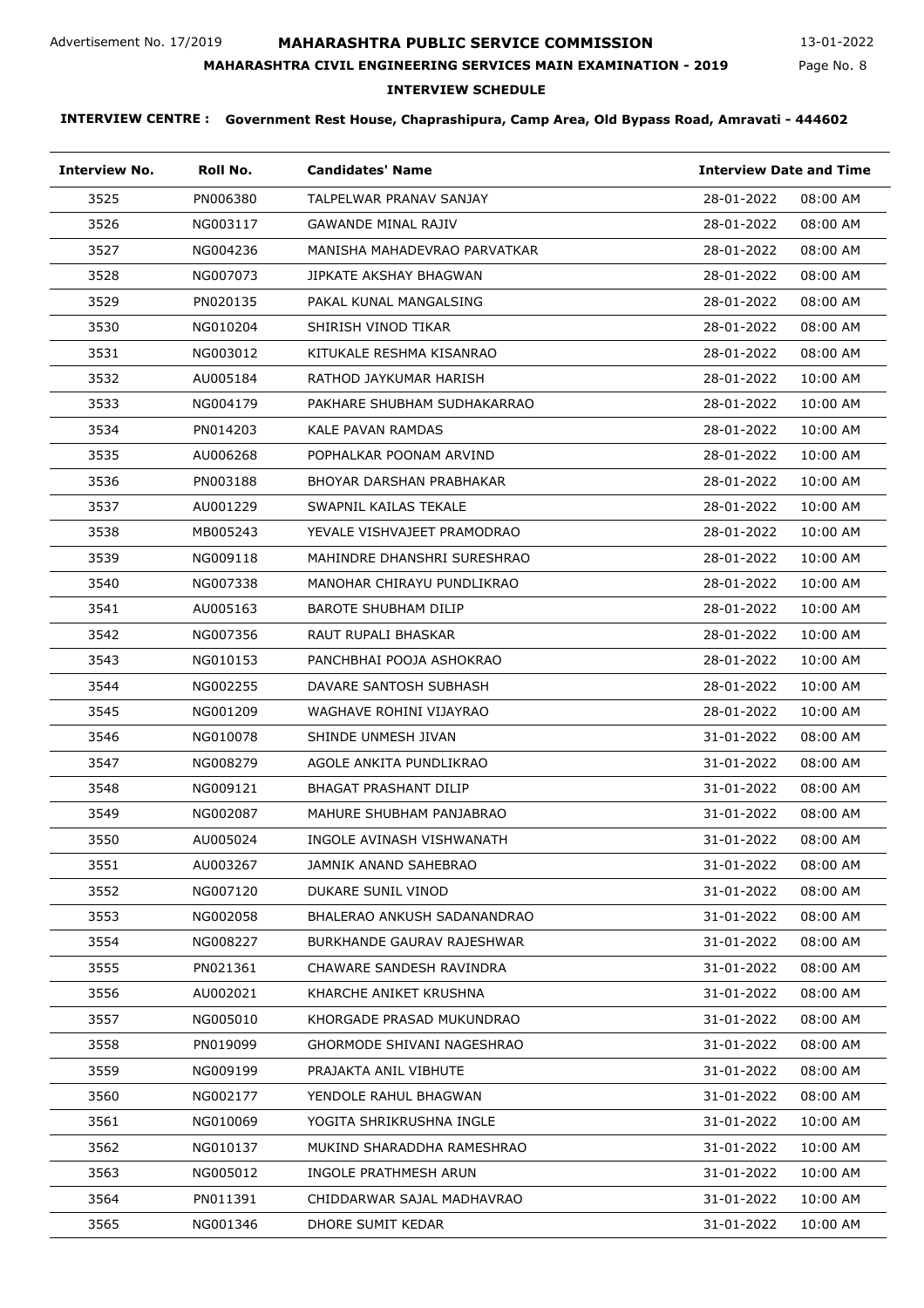# **MAHARASHTRA PUBLIC SERVICE COMMISSION**

Page No. 9 13-01-2022

# **MAHARASHTRA CIVIL ENGINEERING SERVICES MAIN EXAMINATION - 2019**

**INTERVIEW SCHEDULE**

| <b>Interview No.</b> | Roll No. | <b>Candidates' Name</b>       | <b>Interview Date and Time</b> |
|----------------------|----------|-------------------------------|--------------------------------|
| 3566                 | NG003096 | KHARATE PARMESHWAR NAJUKRAO   | 31-01-2022<br>10:00 AM         |
| 3567                 | PN006260 | SARAF SHWETA NANDKISHOR       | 31-01-2022<br>10:00 AM         |
| 3568                 | NG008126 | JAISWAL ASHWINI JIYAPRASAD    | 31-01-2022<br>10:00 AM         |
| 3569                 | PN004334 | AKSHAY VIJAYRAO THAKARE       | 31-01-2022<br>10:00 AM         |
| 3570                 | NG009350 | UMAP POOJA SANJAYRAO          | 31-01-2022<br>10:00 AM         |
| 3571                 | NG005146 | RATHOD VIDYARANI MANMOHAN     | 31-01-2022<br>10:00 AM         |
| 3572                 | NG009355 | GALE PIYUSH PURUSHOTTAM       | 31-01-2022<br>10:00 AM         |
| 3573                 | NG006137 | KADU KALYANI MOHANRAO         | 31-01-2022<br>10:00 AM         |
| 3574                 | NG004069 | ANKITA SUDHAKARRAO PAJGADE    | 31-01-2022<br>10:00 AM         |
| 3575                 | NG010144 | JETHWA RAVI RAJESH            | 31-01-2022<br>10:00 AM         |
| 3576                 | PN016090 | JIRAPURE SHRIMAN NANDKISHOR   | 31-01-2022<br>08:00 AM         |
| 3577                 | NG005192 | WAGH SACHIN SANJAY            | 31-01-2022<br>08:00 AM         |
| 3578                 | PN012170 | ARU PRAVIN EKNATH             | 31-01-2022<br>08:00 AM         |
| 3579                 | PN021242 | KATOLE ASHUTOSH BALKRISHNA    | 31-01-2022<br>08:00 AM         |
| 3580                 | NG001200 | <b>GAWANDE KOMAL WAMANRAO</b> | 31-01-2022<br>08:00 AM         |
| 3581                 | NG009212 | SHINDE PREM PRAKASH           | 31-01-2022<br>08:00 AM         |
| 3582                 | NG010007 | AMBHORE KALYANI NARENDRA      | 31-01-2022<br>08:00 AM         |
| 3583                 | AU003120 | SARDAR ASHWINI NAMDEO         | 31-01-2022<br>08:00 AM         |
| 3584                 | PN019163 | CHAVHAN ROSHANKUMAR BHOJU     | 31-01-2022<br>08:00 AM         |
| 3585                 | NG006270 | DHANSHRI NEMRAJ DESHMUKH      | 31-01-2022<br>08:00 AM         |
| 3586                 | AU001130 | RATHOD SHITAL RATANSING       | 31-01-2022<br>08:00 AM         |
| 3587                 | NG004016 | GAURI RAMDAS KAWARE           | 31-01-2022<br>08:00 AM         |
| 3588                 | NG010265 | KORDE VAISHNAVI SHARAD        | 31-01-2022<br>08:00 AM         |
| 3589                 | NG001330 | KALE SHUBHAM GOKULRAO         | 31-01-2022<br>08:00 AM         |
| 3590                 | AU002339 | KSHIRSAGAR KALYANEE KRUSHNA   | 31-01-2022<br>08:00 AM         |
| 3591                 | PN007264 | ANIRUDDHA JAWANJAL            | 31-01-2022<br>10:00 AM         |
| 3592                 | NG007295 | ADE KOMAL AVINASH             | 31-01-2022<br>10:00 AM         |
| 3593                 | AU002450 | KALAMKAR PREMSAGAR NIMBAJI    | 31-01-2022<br>10:00 AM         |
| 3594                 | NG009148 | NANNAVARE VAIBHAV VILAS       | 31-01-2022<br>10:00 AM         |
| 3595                 | AU001019 | DOIFODE PRADIPKUMAR JANARDHAN | 31-01-2022<br>10:00 AM         |
| 3596                 | NG009186 | SAWANT ANKIT VASANT           | 31-01-2022<br>10:00 AM         |
| 3597                 | NG003009 | INGOLE MAMTA RAJENDRA         | 31-01-2022<br>10:00 AM         |
| 3598                 | NG006224 | KAMBLE HARSHAL NARAYAN        | 31-01-2022<br>10:00 AM         |
| 3599                 | NG007004 | BANSOD SWAPNIL ANOJ           | 31-01-2022<br>10:00 AM         |
| 3600                 | PN017122 | SACHIN VITTHAL KHEDEKAR       | 31-01-2022<br>10:00 AM         |
| 3601                 | NG002193 | CHEDE VIPIN BALNAND           | 31-01-2022<br>10:00 AM         |
| 3602                 | PN004466 | Hadole Hemantkumar Prakash    | 31-01-2022<br>10:00 AM         |
| 3603                 | NG007149 | HADOLE CHIRANJIVEE PRAKASH    | 31-01-2022<br>10:00 AM         |
| 3604                 | NG001205 | <b>BADGE SHIRISH ASHOKRAO</b> | 31-01-2022<br>10:00 AM         |
| 3605                 | PN009177 | RAJPUT SHUBHAM VIJAYSING      | 31-01-2022<br>10:00 AM         |
| 3606                 | PN014260 | KATHALE SAURABH NITIN         | 01-02-2022<br>08:00 AM         |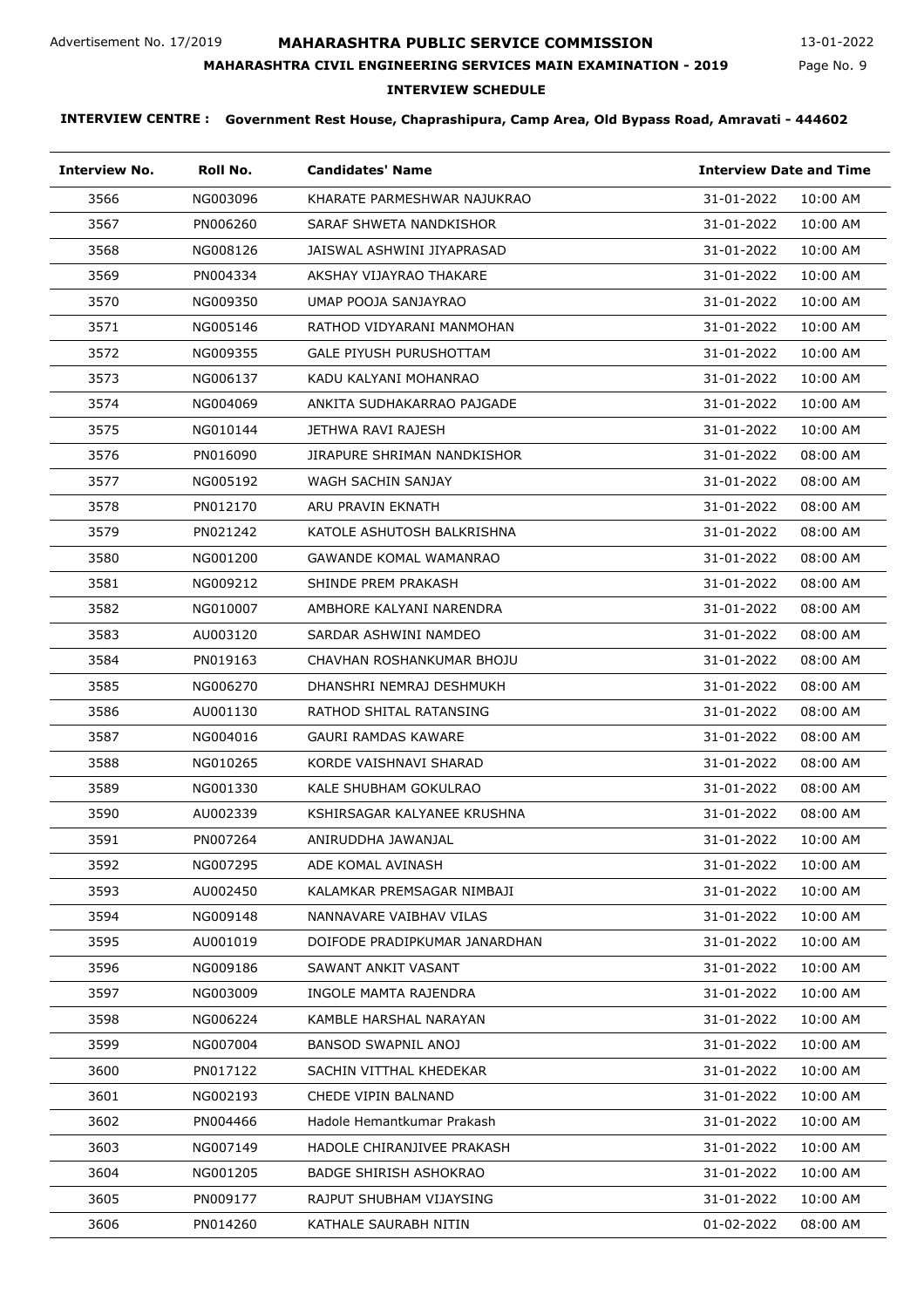# **MAHARASHTRA PUBLIC SERVICE COMMISSION**

**INTERVIEW SCHEDULE**

**MAHARASHTRA CIVIL ENGINEERING SERVICES MAIN EXAMINATION - 2019**

# Page No. 10

| <b>Interview No.</b> | Roll No. | <b>Candidates' Name</b>       | <b>Interview Date and Time</b> |
|----------------------|----------|-------------------------------|--------------------------------|
| 3607                 | NG009187 | KAMBLE AKSHAY VINOD           | 01-02-2022<br>08:00 AM         |
| 3608                 | AU005137 | TUPKAR NITIN NANDKUMAR        | 01-02-2022<br>08:00 AM         |
| 3609                 | NG002033 | LADEKAR SHISHUPAL BHIMRAO     | 01-02-2022<br>08:00 AM         |
| 3610                 | NG001324 | POHEKAR SMITA SURESH          | 01-02-2022<br>08:00 AM         |
| 3611                 | NG009005 | DHONDE LALIT MANOJ            | 01-02-2022<br>08:00 AM         |
| 3612                 | PN004241 | MANOJ PRABHAKAR UNDRE         | 01-02-2022<br>08:00 AM         |
| 3613                 | NG005040 | KALPANDE VAIBHAV PRAMODRAO    | 01-02-2022<br>08:00 AM         |
| 3614                 | PN002101 | BAHURUPE PRATHAMESH VIJAY     | 01-02-2022<br>08:00 AM         |
| 3615                 | PN017134 | <b>BOKEY SEEMITA ASHOK</b>    | 01-02-2022<br>08:00 AM         |
| 3616                 | NG002014 | SHUBHANGI KISANRAO KADU       | 01-02-2022<br>08:00 AM         |
| 3617                 | PN007309 | KHANDARE PRADNYA SANJAY       | 01-02-2022<br>08:00 AM         |
| 3618                 | NG005273 | WADNERKAR ABHISHEK SATYAVIJAY | 01-02-2022<br>08:00 AM         |
| 3619                 | PN016004 | PIYUSH RAMESH KELKAR          | 01-02-2022<br>08:00 AM         |
| 3620                 | PN001287 | KALE SAURABH RAMESH           | 01-02-2022<br>08:00 AM         |
| 3621                 | NG008298 | TAYADE PRANALI SUBHASH        | 01-02-2022<br>10:00 AM         |
| 3622                 | PN014129 | GAWANDE AKSHAY VINAYAK        | 01-02-2022<br>10:00 AM         |
| 3623                 | PN021219 | DAHAKE KIRAN MURLIDHAR        | 01-02-2022<br>10:00 AM         |
| 3624                 | NG010269 | RATHOD AVINASH PURANSING      | 01-02-2022<br>10:00 AM         |
| 3625                 | NG007286 | ANKITA DABLE                  | 01-02-2022<br>10:00 AM         |
| 3626                 | NG004128 | KHERDE PRATIKSHA ANIL         | 01-02-2022<br>10:00 AM         |
| 3627                 | AU002102 | CHAUTMOL YOGESH SANTOSH       | 01-02-2022<br>10:00 AM         |
| 3628                 | MB004060 | CHATARKAR MOHAN PURUSHOTTAM   | 01-02-2022<br>10:00 AM         |
| 3629                 | NG003192 | VAIDYA DAMINI VIKAS           | 01-02-2022<br>10:00 AM         |
| 3630                 | AU002099 | PUND MAHENDRA NILKANTHA       | 01-02-2022<br>10:00 AM         |
| 3631                 | NG005139 | Surjuse Sameer Shankarrao     | 01-02-2022<br>10:00 AM         |
| 3632                 | NG001264 | TEKODE KSHAMA KISANRAO        | 01-02-2022<br>10:00 AM         |
| 3633                 | NG009307 | WADBUDE SURAJ WASUDEORAO      | 01-02-2022<br>10:00 AM         |
| 3634                 | PN001109 | Badhe Arjun Sunil             | 01-02-2022<br>10:00 AM         |
| 3635                 | PN020123 | SANGLE SHUBHAM PRADEEP        | 01-02-2022<br>08:00 AM         |
| 3636                 | NG009185 | <b>BADKI PRIYA RAJU</b>       | 01-02-2022<br>08:00 AM         |
| 3637                 | PN018246 | RATHOD PRAJAY KISAN           | 01-02-2022<br>08:00 AM         |
| 3638                 | PN010310 | KAJALE AKSHAYKUMAR DAYARAM    | 01-02-2022<br>08:00 AM         |
| 3639                 | NG006044 | CHANEKAR RADHIKA ARVIND       | 01-02-2022<br>08:00 AM         |
| 3640                 | NG003059 | GULHANE VAISHNAVI JEEVAN      | 01-02-2022<br>08:00 AM         |
| 3641                 | PN008239 | DHANGARE MRUNALINI HARIBHAU   | 01-02-2022<br>08:00 AM         |
| 3642                 | NG007254 | SHENDE ARJUN KISAN            | 01-02-2022<br>08:00 AM         |
| 3643                 | NG005162 | RATHI HITESH PARMANAND        | 01-02-2022<br>08:00 AM         |
| 3644                 | NG007160 | <b>BIJAWE RAJAT DEEPAK</b>    | 01-02-2022<br>08:00 AM         |
| 3645                 | NG001144 | RAJGIRE HRISHIKESH HARIDAS    | 01-02-2022<br>08:00 AM         |
| 3646                 | NG004117 | WANKHADE SWATI RAMDAS         | 01-02-2022<br>08:00 AM         |
| 3647                 | NG009209 | Dhone Ajinkya Arun            | 01-02-2022<br>08:00 AM         |